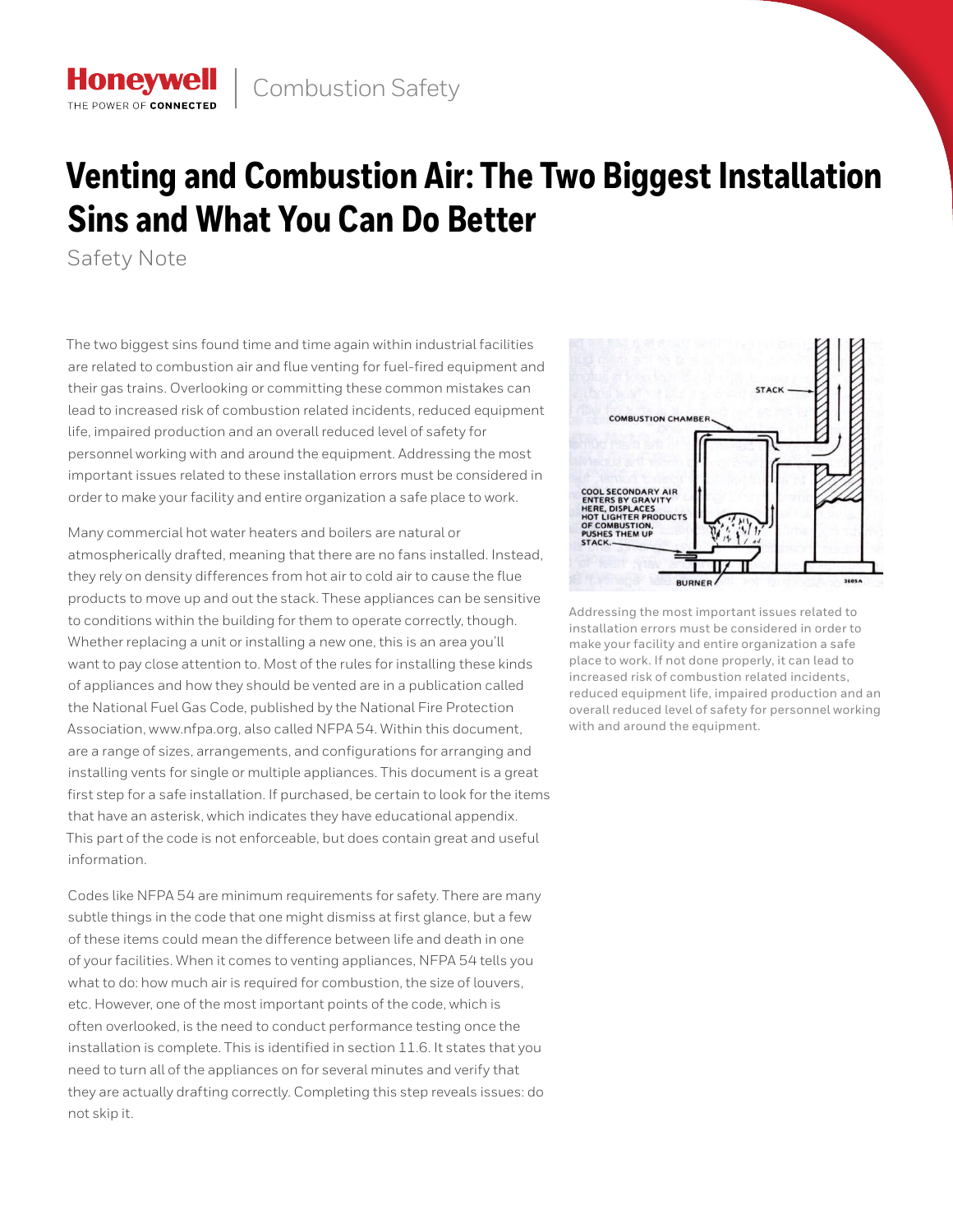In many cases, provisions are made for code required combustion air, but they're blocked off or restricted by dirty air intakes, trash bags/ debris, and/or storage of building related supplies. In these cases, it is not uncommon for back drafting to occur. This happens often when there are multiple appliances in the room and combustion air starts coming from appliances that are off down their flues. The problem is that when they need to fire, their flames roll out until a draft can be established.



Flame roll out makes for obviously dangerous conditions. It means that fires can start, fuel/air mixtures are wrong, components get damaged, and Carbon Monoxide can be liberated to air handlers and/or occupied spaces. Flame roll out often appears as singed and/or burned up paint at the bottom of a unit. If you see this, there is a problem. Shut the unit down until the combustion air or flue issues can be fixed.

Another common problem concerns barometric relief dampers. These are installed on venting systems in situations where stacks are very tall or older masonry chimneys are used. These are meant to break the drafts that are too strong or suctions that can be created in these circumstances. Too much draft can make flames unstable; hence, when these work correctly, they are an effective fix.



These devices consist of what looks like a loosely hung damper blade with some type of weight or adjustment.

This adjustment is to set the draft point where the damper swings open and allows room air into the fuel. These are always supposed to be letting room air in and never flue gasses out into the room. Many times, these are found to be broken, stuck, or not set correctly. Make sure these are checked to verify flow direction and proper operation.

Below is a summary of the issues identified above, along with additional items to check related to venting and combustion air issues:

- 1. If motorized dampers exist for bringing in combustion air, they must be interlocked to the burner firing controls.
- 2. Flues must not discharge within 10' of operable windows or air intakes.
- 3. Verify that all combustion air intakes are clear of debris.
- 4. Verify that exhaust fans or other appliances that draw air out of the building are not communicated to the room where the natural draft appliances are located. Combustion air must be provided to satisfy the combustion needs and the exhaust needs.
- 5. Install Carbon Monoxide detectors in mechanical rooms with naturally drafted appliances.
- 6. Verify combustion air grille/louver sizing with NFPA 54.
- 7. Conduct a performance test of naturally drafted appliances to make sure they are venting properly. Make sure to simulate conditions in the building that could represent real life conditions.
- 8. Verify that flames appear to be blue with yellow or orange flickers and that no signs of sooting or flame roll out exist. Never try and observe a light off with your body in a vulnerable position.
- 9. Verify that barometric relief dampers are functioning properly.
- 10. Verify that vent piping sizes and arrangements are as per NFPA 54 standards.

## ABOUT US

Honeywell Combustion Safety is a part of Honeywell Thermal Solutions, an industry leader in commercial and industrial combustion solutions. Honeywell Combustion Safety, formerly known as CEC Combustion Safety, has been in business since 1984. With engineers and staff members that sit on Code committees such as NFPA 56, NFPA 85, NFPA 86, and NFPA 87, our inside expertise is integrated within all of our practices, and our global reach ensures that customers around the world are kept safe. Honeywell offers testing and inspections, engineering & upgrades/ retrofits, gas hazards management, training, and field services for all industrial facilities and different types of fuel fired equipment. By assisting organizations and their personnel with the safe maintenance and operation of their combustion equipment, Honeywell aims to save lives and prevent explosions while increasing efficiency and reliability of combustion equipment.